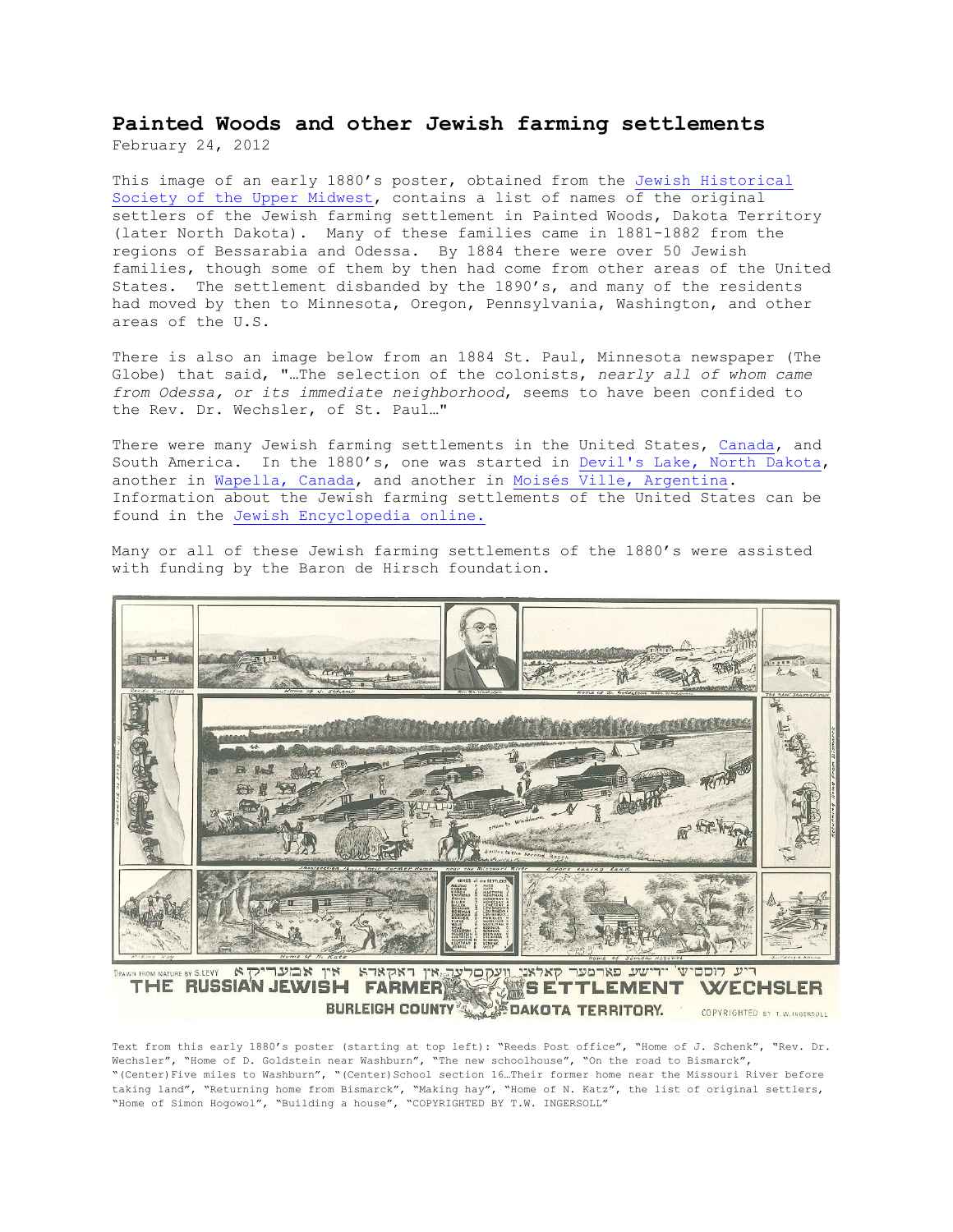## **Jewish farming settlement, Painted Woods, Dakota Territory (1881-)**

| Last Name, First | From          | Comment                                  |
|------------------|---------------|------------------------------------------|
| Axelrad, A.      |               | Probably "Abraham Axelrod", b. 1860      |
| Axelrad, J.      |               |                                          |
| Baron, B.        |               | May be related to Lasur Barron           |
| Bromberg, N.     | *Bessarabia   | May be related to Israel Brumberg. Other |
|                  |               | possible relatives Nudelman, Goldstein   |
| Cohen, N.        |               |                                          |
| Diller, S.       | *Odessa       |                                          |
| Diller, L.       | *Odessa       | Possibly Levi Dillar/Dellar, b. 1862     |
| Dorfman, B.      | Kishinev,     | Anna, Baruch Dorfman's daughter, arrived |
|                  | Bessarabia    | with husband Joseph Confeld and children |
|                  |               | 1884-1885. Confeld related to Oxman.     |
| Dorfman, J.      | Kishinev      | Probably Joseph Dorfman, b. 1860         |
| Dorfman, M.      | Kishinev      | Probably Moses Dorfman, b. 1858.         |
| Dubiver, D.      | *Zalozhtsy,   | Probably "David Dubiver", b. 1835-1837   |
|                  | Ukraine       |                                          |
| Fuchs, J.        |               |                                          |
| Gale, A.         | *Ukraine      | Possibly related to Marcus Grabifker     |
| Gale, J.         | *Ukraine      |                                          |
| Gerstman, L.     | *Ukraine      |                                          |
| Goldstein, H.    | *Bessarabia   | May be related to Bromberg, Nudelman     |
| Goldstein, J.    | *Bessarabia   |                                          |
| Goldstein, D.    | *Bessarabia   |                                          |
| Hechtman, B.     | *Ukraine      |                                          |
| Jsrael, B.       |               | May be related to Barnet Israel          |
| Katz, N.         | *Vina, Poland | Probably Nachum Chaim Nolan Hyman Katz   |
| Katz, S.         |               |                                          |
| Kartman, J.      |               | Joseph Cartman spelling in land patent   |
| Kartman, A.      |               |                                          |
| Kosofsky, N.     |               | May be related to Louis Kosofsky         |
| Kosofsky, A.     |               |                                          |
| Lenetzky, A.     | *Ukraine      | May be related to Solomon Linetsky       |
| Levidansky, N.   | *Ukraine      |                                          |
| Levidansky, C.   | *Ukraine      |                                          |
| Levidansky, J.   | *Ukraine      |                                          |
| Marcules, M.     |               | May be related to Calman Marqulius       |
| Nudelman, S.     | *Bessarabia   | Solomon Nudelman may be related to       |
|                  |               | Bromberg, Goldstein, Dubiver, Cohen      |
| Nudelman, M.     | *Bessarabia   |                                          |
| Rogowol, S.      |               |                                          |
| Rogowol, J.      |               |                                          |
| Steinman, M.     | Odessa        | Mike/Moses, related to Dorfman, Confeld  |
| Steinman, S.     | Kishinev      | Baruch Dorfman's daughter, Sarah         |
| Schenk, J.       | *Odessa       | May be related to Michael Schenk         |
| Schenk, L.       | *Odessa       |                                          |
| Wolf, A.         |               |                                          |

**Transcribed list of original settlers**

\*U.S. Census, Ancestry.com, and JewishGen records were used to determine where this family might have emigrated from.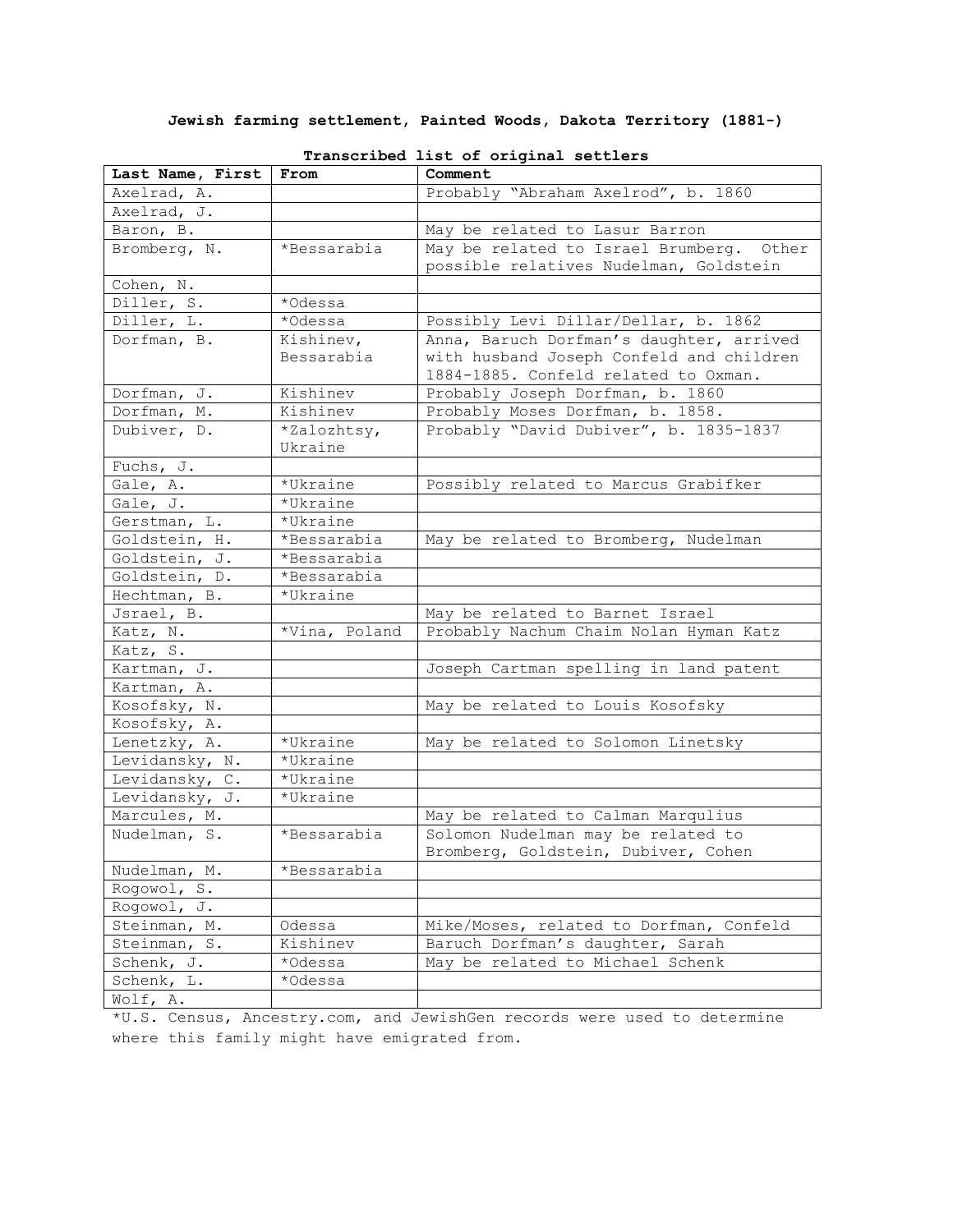## THE ST. PAUL SUNDAY GLOBE. SUNDAY MORNING, OCTOBER 19, 1884.

# THE RUSSIAN JEWS.

### Report Concerning the Colony at Painted Woods.

To the trustees of the Mansion House fund for relief of the colonies.<br>Messrs. Benjamine Cohen, Samuel Mon-

tague and A. Asher, M. D., a committee appointed by the Mansion House society of London, an organization especially charged with the duty of providing relief and assistance for the Russian Jews, have just returned to London from a trip to the United States and Canada, their special mission being to inquire into the general condition and prospects of the Russian Jewish emigrants, in this country and Canada. These gentlemen visited St. Paul with the expectation of meeting Rev. Dr. Wechsler, out his absence provented. They, however, visited the colony<br>founded by Dr. Weehsler at Painted Woods in Dakots, and in their report to the Trustees<br>they make the following statement, which<br>the GLOBE reproduces below:

THE COLONY AT PAINTED WOODS, NEAR BIS-MARCK, DAKOTA.

There are about fifty families settled in There are about fifty families settled in<br>this colony, of which the situation seems to,<br>be exceedingly well chosen. It is distant be exceedingly well chosen. It is distant about thirty-five miles from Bismarck, a new about unry-twe muss from Bismarck, a new hold rapidly developed and throughout, from Bismarck to the colony, is in good order. the colony is exceeded in colony is and colony itself is situated close to the Missouri river, iver, on which was seasoners and frequency between the report of the rapid extension of railways communication through the western states of America, the river channel for the conveyance of agricultural produce. The colony covers a large extent produce. The colony covers a large extent of ground, and the arrangement of the con-

iderable plats of land allotted to each settler necessitates their being somewhat widely distributed. The nearest town or station of any description is Washburn, but as the habits description is Washburn, but as the habits<br>and modes of life of the settlers are still<br>strange to their advantage than otherwise<br>that, during the first years of what<br>had, during the first years of what<br>may be termed their should he to some extent isolated. Each<br>head of a family has 160 acres of land allotted to him, which becomes absolutely his<br>property in three years on condition of his<br>having resided and having worked on there continuously during that interval. The soil<br>is extremely rich and fertile, and in this reis extremely rica and refrice, and in this respect compares favorably with the colony of Vineland. A wagon, a team of oxen, a phough, and in some cases a cow, have been furnished jointly to almost every two families, and w colonists, who, in spite of the undoubtedly<br>severe struggles incldental to their life, pro-<br>fessed themselves very contented with their<br>lot, and very grateful for what had been<br>done for them. The tenements in which<br>they li there is an abundant supply, and<br>the completeness and fittings of these huts<br>varied generally according to the age and

constitution of the occupying family.<br>Where there were young men or boys, these had assisted their father both in conor boys. struction of the hut and in the cultivation of struction of the hut and in the cultivation of the soil. The number of areas hitler<br>to brought under eulitvation by each of the colonists seemed to vary from ten to twen<br>ty-by no means an unsatisfactory result, considerin

to his children an independent and honorable means of Iivilhood. The selection of the colonists, nearly all of whom came from Odessa, or its immediate neighborhood, scems<br>to have been confided to the Rev. Dr. Wechsto have been confided to the Rev. Dr. Webster.<br>Ler, of St. Paul. We were not<br>fortunate enough to meet Dr. Weehsler,<br>as he was absent in California, but we had<br>the pleasure to make the acquaintance of the<br>members of his fam

On all sides, from the Jewish residents at On all sides, from the Jewish residents at<br>Bismarck, from the colonists themselves,<br>and from the stray Russian Jews, whom we<br>saw at Bismarck, and who were anxious to and from the stray Russian Jews, whom we saw at Bismarck, and who were anxious to his solicitate for the welfare placed on land at the colony, an unanimous tribute was paid to his simulations, to the colonists and to his c be readily imagined that we were met with<br>several applications for more implements and<br>further grants of many necessaries, but the expenses of this colony, as the comout the area ware, have already been very<br>great, and although the outlay incurred appears to have been judiciously expended, we pease to make over putchously expended, we finded for the Russian Jews generally indeed for the Russian Jews generally throughout the state, there is considerable difficulty in raising further funds in ica. In one or two cases the colonists already settled entreated us most anxiously to<br>assist them to bring out their relatives, sometimes the wife, at others the children,<br>and certainly it would seem<br>that where undoubted proof can be furnished of the identity and whereabouts of near rela-

Russia, assistance should first be given russia, assistance should first be given to<br>enable these to join the breadwinner of the<br>family before the number of those already family before the number of those already placed is increased. In answer to our in gradical quiries as to the fitness of these emigrants for farm labor, we were told by Mr. Falk they worked well, and on the whole incustor quently be of great assistance to their parents question of greeness assessment to user particle of the hydrogenesis, were it not that they not would not accept the by no means inconsideration would not accept the by no means inconsideration. We endeavored to impress this advice on the colonists, as we saw one or wo instances of the justness of Mr. Fulkner s observation.

The committee also visitea the colony at Vineland, New Jersey, where they found the colonists in a state of thrift and contentment. They also mention in their report the colony founded by Sir A. Galt at Moosemin, near Winnipeg. Within the last three years 18,-<br>000 to 20,000 Russian Jews, able bodied and willing to work, have resched the United States and Canada, all of whom are engaged in the honest endeavor to gain for themselves honest and self supporting livelihoods.

#### **Links for further reading**

- [Jewish farming communities created in Canada and South America.](http://www.jewishvirtuallibrary.org/jsource/judaica/ejud_0002_0001_0_00540.html)
- Axelrod, Baron, Cartman, Cohn/Cohen, Crosfosky, Dorfman/Dortman/Doffman, Dubever, Gale, Gerzman, Goldstine, Isral/Iraels, Katz, Linesky/Linetzky/Linitzky, Nettleman, Nudelman, Shanck/Schenk, Steinman/Stineman, and Wolf appear in the [North Dakota](http://library.ndsu.edu/db/census)  [1885 Census](http://library.ndsu.edu/db/census) or the [North Dakota Naturalization Records.](http://library.ndsu.edu/db/naturalization/)
- Land patent searches can be done at the [Bureau of Land Management](http://www.glorecords.blm.gov/)  [website](http://www.glorecords.blm.gov/) (try state=North Dakota, County=McLean, Issue Date:1880-1910). Axelrod, Baron, Cartman, Dorfman, Israel, Katz, Kosofsky, Linetsky, Marqulius, Schenk, Stemman appear in these records.
- [Guide to the Records of the Baron de Hirsch Fund](http://findingaids.cjh.org/BaronFund.html)
- [The Mansion House of London](http://www.jewishencyclopedia.com/articles/10377-mansion-house-and-guildhall-meetings)
- [Bygone Rural Jewish Settlements Remembered:](http://articles.latimes.com/1986-05-08/news/vw-4800_1_jewish-agricultural-settlements) May 8, 1986
- [Rachel Calof's Story: Jewish Homesteaders on the Northern Plains](http://library.ndsu.edu/grhc/research/scholarly/book_reviews/calof_review.html)
- ["Proving up and Moving up": Jewish Homesteading Activity in North](http://digitalcommons.unl.edu/greatplainsquarterly/398)  [Dakota, 1900-1920](http://digitalcommons.unl.edu/greatplainsquarterly/398)